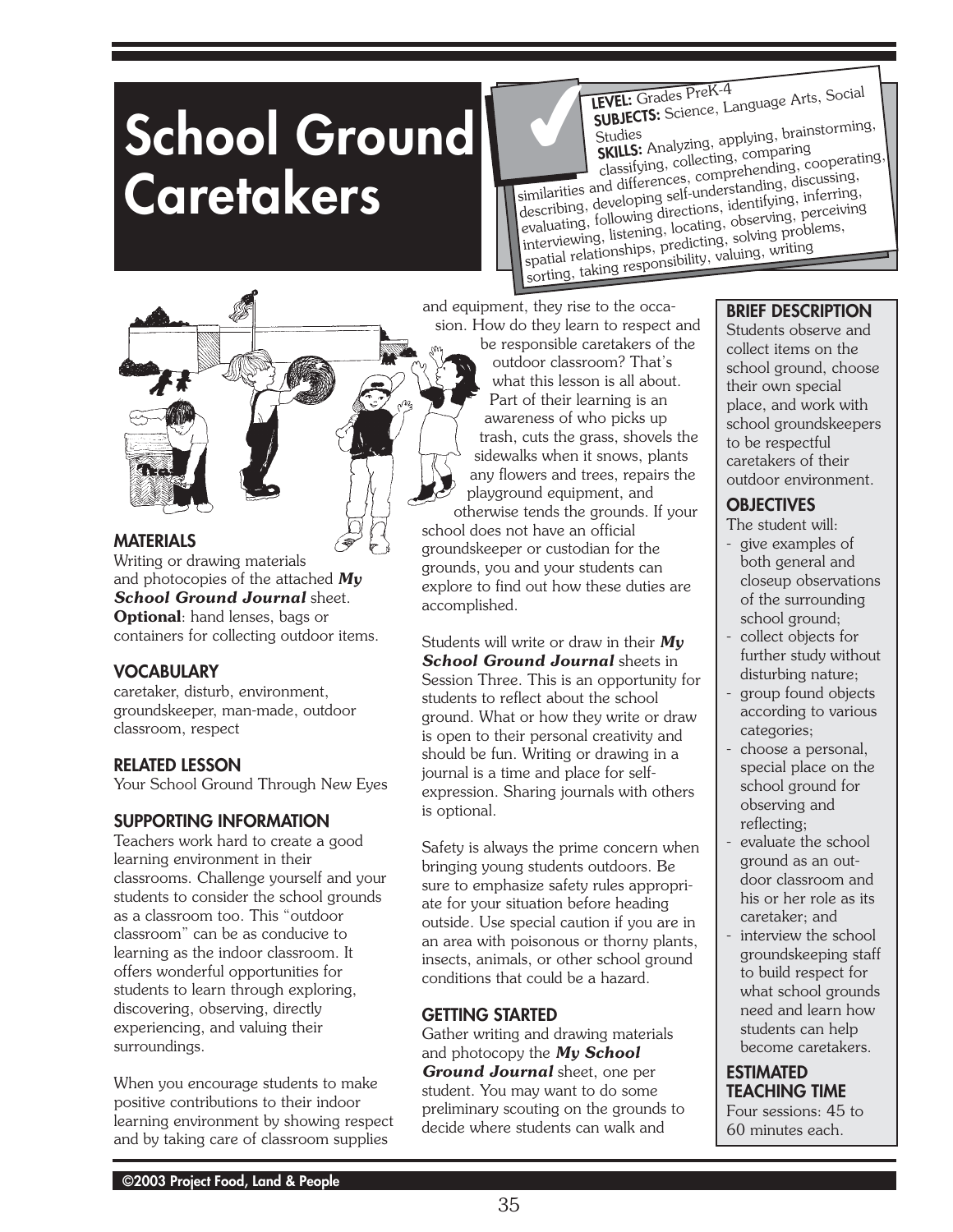collect items in Session One and to locate a large enough area that will offer potential private places for students in Session Three. Make arrangements for a school groundskeeper to meet with your students during Session Four. It may be most effective to meet outdoors in his or her work setting. Involve students in the process of deciding whether to collect living things. (See Session One, Step 2. If you allow students to collect living things, do Session One and Session Two on the same day.)

#### **PROCEDURE**

#### SESSION ONE

- 1. Tell students they will be going outside to take a close look at the school ground and to collect two things that interest them. Before taking the walk, ask:
	- What kinds of things do you think you will find? Record the items they brainstorm in a visible place.
	- What would you most like to find? What do you hope you don't find?
	- What part of the school ground would you most like to explore? Why?
	- How can we show respect for nature on our walk? Make a T chart; list ways students can show respect for nature on one side and ways they show disrespect on the other side. *(Respect: Always be kind to nature. Be alert and watchful. Pick up trash and provide trash cans. Plant trees and flowers. Disrespect: Pull up, break off, or injure living plants. Kill insects. Disturb animals or their homes.)*
- 2. Discuss whether or not to collect living things. (If students decide to collect living things, you may want students to add more ways they can show respect for nature.) If necessary, remind them they should only collect something, if there are a lot of them at the site, to only collect an animal, if they can keep it alive long enough to learn from it before returning it to the place it was found, and to leave the environment as little changed as possible.
- 3. Review behavior and safety guidelines before going outdoors. Make it a rule that students must be able to see you - and you them - at all times. You may want to carry a bright scarf or colorful balloon to help them keep you in sight.

Encourage students to look under, into, behind, and around items in the outdoors, if they can do so safely. Students allergic to bees, wasps or other insect bites should take precautions to prevent an incident. Students may want to get down on their knees for a close-up look at small objects. Decide if you are going to let students collect trash items. If so, what kind (e.g., bottles, cans, cigarette butts,

> wrappers): Students should not  $\ge$  collect anything that will hurt them (e.g., biting insects, poisonous plants, sharp objects, and so on).

 $\frac{\Delta}{\Delta}$ 4. As a class, walk around the school ground twice. On the first go-around, students observe and decide which objects they would like to collect. Use the second walk to collect items of special interest. Allow time to observe objects in detail. The goal is not to collect the most objects, but rather the most interesting items.

5. Have "show and tell" after the walk. Refer students back to the brainstorm list in Step 1. Compare the expected

- Did we find what we thought we would find in our school ground?

items with what they actually collected by asking:

- What surprised you? Why?
- What new things can you learn about our school ground from looking at this collection?
- In what way are all of these things connected? *(They were all collected on the school ground and are all part of our school ground community. Everything here is connected because they share the same surroundings. There are other ways also.)*
- What did you see on the school ground that you liked? That you did not like?
- Who uses our school ground for a home?
- Is our school ground growing any food for animals and/or people? If so, who is growing it? For whom? What, if anything, is being grown for other living things? What is growing at our school that might be food for butterflies? Other insects? Birds?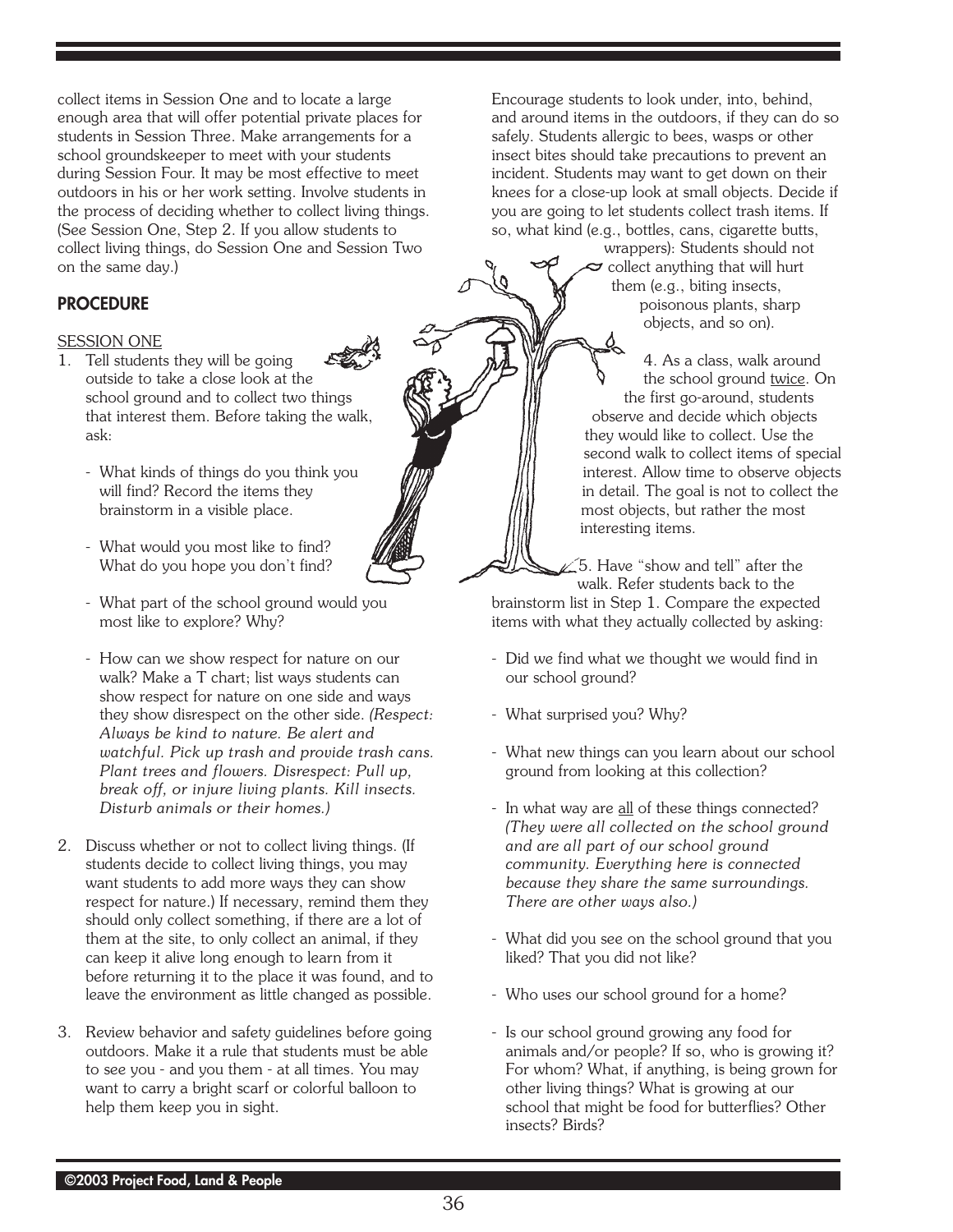6. Tell students to save their items for Session Two.

#### SESSION TWO

1. If your students are just learning to categorize and sort, ask them to work in small groups at tables to group the things they found outdoors. Help them sort and group by offering categories. First, they find the living or once-living things, then the nonliving things. Then offer several other "opposites" to help them sort: brown, not brown; green, not green; hard, soft; bumpy, smooth; manmade, natural; plants, animals; heavy, light; from trees, not from trees; food for someone, not food for anyone; and so on.

For students with some categorizing experience, explain that they will use their objects to form groups of things that go together in certain ways. (See Session One of the FLP lesson "Treemendous!" for more about categorizing skills.)

Have each student choose one of his or her objects and hold it up so it can be seen by everyone. Select one student and his or her item. Ask "Who else has something that goes together with this?" Have those who think their items are similar or related stand together, holding their objects. Members of the group then tell the class why these items might go together.

Ask, "In what other ways might your objects be grouped?" List their categories in a visible place.

Call out one of the listed categories. Students with things they think fit in that category bring their objects and gather as a group. Ask the rest of the class, "Do you agree that everything in this group could belong here? Why or why not?"

Once there is agreement about the makeup of the group, have everyone sit down. A volunteer then calls another category.

- 2. Select several students with items that may be grouped together and add one or two with items that don't belong. Ask:
	- Do all of these items belong together?
	- Which item(s) does not belong with this group? Why?

Repeat this mixed grouping with other collected items.

- 3. Summarize by asking:
	- How did we use our school ground to learn new things today?
	- Why could we call our school ground an "outdoor classroom"?
	- What did you learn about the grouping or categorizing of items from the school ground?

Have students return any living insects or animals to their homes. Tell students that they will be going outside later to look for special places they like in the school ground.

#### SESSION THREE

1. Tell students they will be going outdoors again, this time to learn about the school ground from their own special place. Review safety rules and appropriate behavior. Each student will select a special and safe place all his or her own, but for safety reasons they must stay in the area you show them, and they again must be able to see you (and you see them) at all times.

Explain that the special place is a quiet and private space of their choice. It is a place to sit quietly to listen and look, without talking to anyone. Each student will use his or her senses of sight, hearing, smell, touch, and also emotions to learn about this special place. Remind students that taste is the one sense they will not be using, and caution students not to put anything in the mouth. Review the senses as you invite students to look with their eyes, to hear with their ears, to feel with their hands, and to smell with their noses. Suggest they might be more aware of sounds, if they close their eyes while they listen, or of fragrances, if they close their eyes while they breath deeply through the nose to smell. Talk about the ways we feel things not just with our fingertips, but also with the rest of our skin (e.g., wind, rain). Also, we have the feelings inside us. For example, ask them to say words for how they feel at a birthday party, in a cave, in a dark room all alone, snuggling in the lap of a loving adult, at a swimming pool on a sunny day, when someone shares with them, and so on. Invite students to use all their senses except taste to experience their special place.

2. Distribute a *My School Ground Journal* sheet to each student. Tell students they may draw or write on their journal pages what they observe by seeing, hearing, smelling, and touching, and feelings inside during the quiet time in their special place. (The quiet time will last for three to six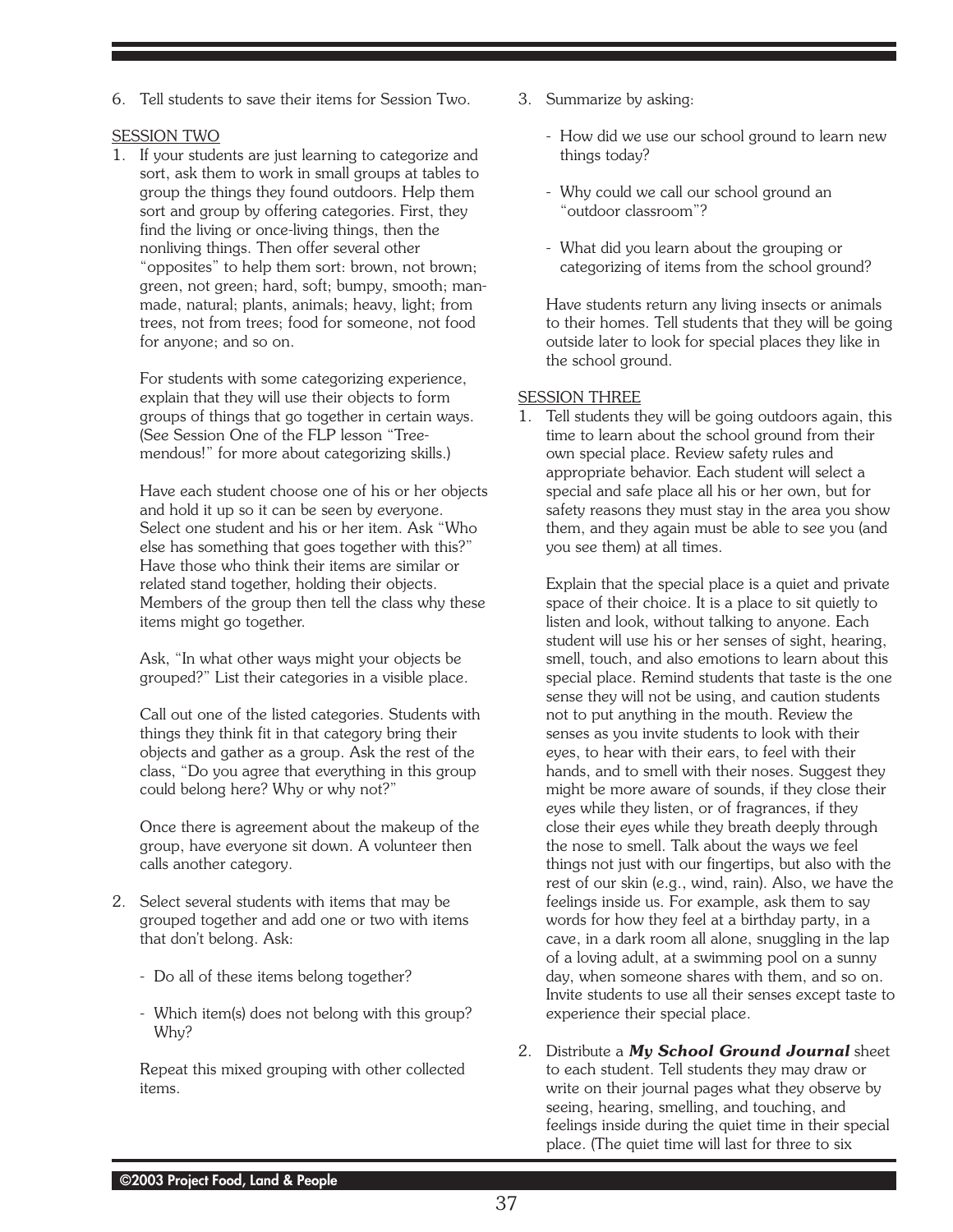minutes, depending on the age of the students). Encourage them to look closely at things in and near their special places. Remind students that *My School Ground Journal* sheet is their opportunity to express - by writing or drawing something about their school ground, whether it is how they used their senses, how they feel about the school ground, something they never noticed before about the school ground, and so on. Tell students that sharing journal entries is optional.

Have students gather writing or drawing materials, *My School Ground Journal* sheets, and hand lenses (optional) and go outdoors. Students walk slowly around the area you have chosen twice, looking for places they particularly like. They then select their special places and begin their quiet observations.

- 3. Back in the classroom, encourage students to discuss what they discovered and to compare observations. Depending on the age level, ask:
	- Why did you choose your particular special place?
	- What did you discover by using your ears, eyes, nose, and fingers and skin as you stayed in your special place?
	- What new things did you learn about the school ground after this quiet time in your special place?
	- How is your special place like an outdoor classroom?
	- What emotions did you notice while staying in your special place?
	- What did you like about your own special place? What didn't you like?
	- Why are quiet, private places important for everyone to have?
	- When might you want to visit your special place again?
	- How would you feel if someone damaged or put trash in your special place?
	- How might you help take care of your special place so you and others can enjoy it?
- 4. Ask students to think about what their writing and drawing means to them and what their work tells about their special spot. Invite volunteers to share journal entries and drawings.
- 5. Compare care of the indoor classroom and the outdoor classroom by asking:
	- What does it mean to be a "caretaker"?
	- How are we good caretakers of our indoor classroom?
	- Who do you think takes care of your special place and our school ground now? If you don't know, how can you find out?
	- What do you think (person's name) does to help take care of your special place? The whole school ground?

Explain that the class will be meeting with a school groundskeeper (person's name). Ask:

- What questions would you like to ask (person's name) about caring for our school ground? Make a list and save it for the visit. Give a copy to the groundskeeper to use for preparation.
	- How could we find out ways we could best help (person's name)?

#### **SESSION FOUR**

1. Get students ready for the visit with the school

groundskeeper. Review courtesy and any safety rules that may apply if you are going to the groundskeeper's work area.

- 2. Introduce the groundskeeper and invite him or her to briefly explain the things he or she does to help care for the school grounds. Students ask their prepared questions, followed by an informal question-and-answer time based on interests and the attention span of the group. End by reviewing and reinforcing how students and the groundskeeper can work together as caretaker partners in caring for the school ground.
- 3. After the visit ask, "How can we be good caretakers of our outdoor classroom?" Have each student draw at least three things he or she can do to be a good caretaker of the school ground. You may want to send the drawings to the school groundskeeper along with a thank you note and letter of commitment to help care for the school ground from the students.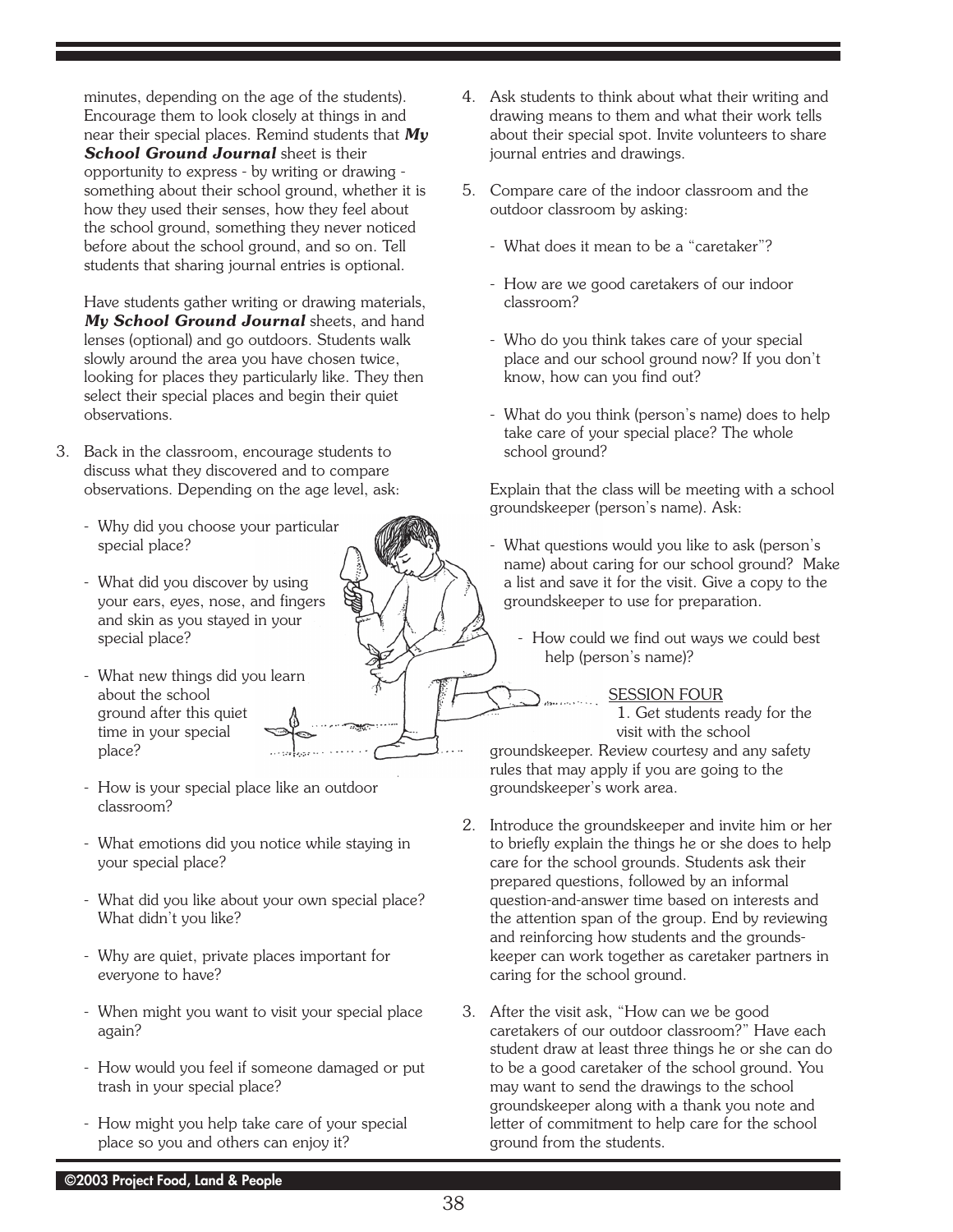- 4. Depending on the group and your situation, plan and do an actual school ground improvement project. See Extensions and Variations 5.
- 5. Summarize the lesson by asking:
	- How are we all caretakers of the land?
	- What will you share with others about the importance of being caretakers of the land?

# **EVALUATION OPTIONS**

- 1. Make a mural with students' drawing themselves in their quiet places. Add caption cards telling their ideas about being respectful caretakers of the school ground. Or have students make a mural titled: "Our School Grounds Are in Our Hands." Have students trace their hands and write in their fingers things they could do as school ground caretakers.
- 2. Set up a random display of items collected on the school ground visits. Observe students' ability to group items according to specific categories.
- 3. Have students write or draw about one of the following phrases.
	- I can show that I am a caretaker by...
	- One thing I should like to do to make my school ground better is...
	- Hearing, seeing, smelling, and touching are important senses because...

#### **EXTENSIONS AND VARIATIONS**

- 1. Add some art with one or more of the following activities.
	- Make collages with the objects collected. Have students choose a title for the display and make a gallery of the collages on your wall or in the hallway.
	- Make rubbings of some of the collected objects using crayons or markers. Discuss and compare the different textures.
	- Decorate bags for collecting items in Session One. Give students a picture to color, cut out, and paste or tape on their bag.
- 2. Guide students to make a simple map of the school ground and use it for various activities. Have students mark their special place on their maps. Then ask students to pair with partners and use each other's maps to locate the partner's special place. Ask students to prepare written or oral directions that include pacing for distance estimation or actual measurements in English or metric units. Or use your map to have students mark the places where they found the items they collected. After the items have been used in the classroom, those that appropriately belong in the school ground can be returned to their original places. Discard trash or have the class note locations where litter is often found and arrange to place a trash can in that location.
- 3. Have students make a list of items found on the school ground. Invite students from another class to go on a scavenger hunt.
- 4. Add challenge to your categorizing activities. Early learners will enjoy counting the number of objects found in several categories and making bar graphs to compare quantities. Making Venn diagrams as they group items found in the school yard will challenge more capable students. (See the *Venn Diagram #1* located in the Appendixes.)
- 5. After discussing ways in which the school grounds can be changed, improved or enhanced, let students decide what contributions they would like to make and work on them as a class project. Be sure to involve the groundskeeper. Plant flowers and/or trees, keep trash picked up (arrange for a trash can if necessary), hang bird feeders, and add students' ideas as appropriate for the group.

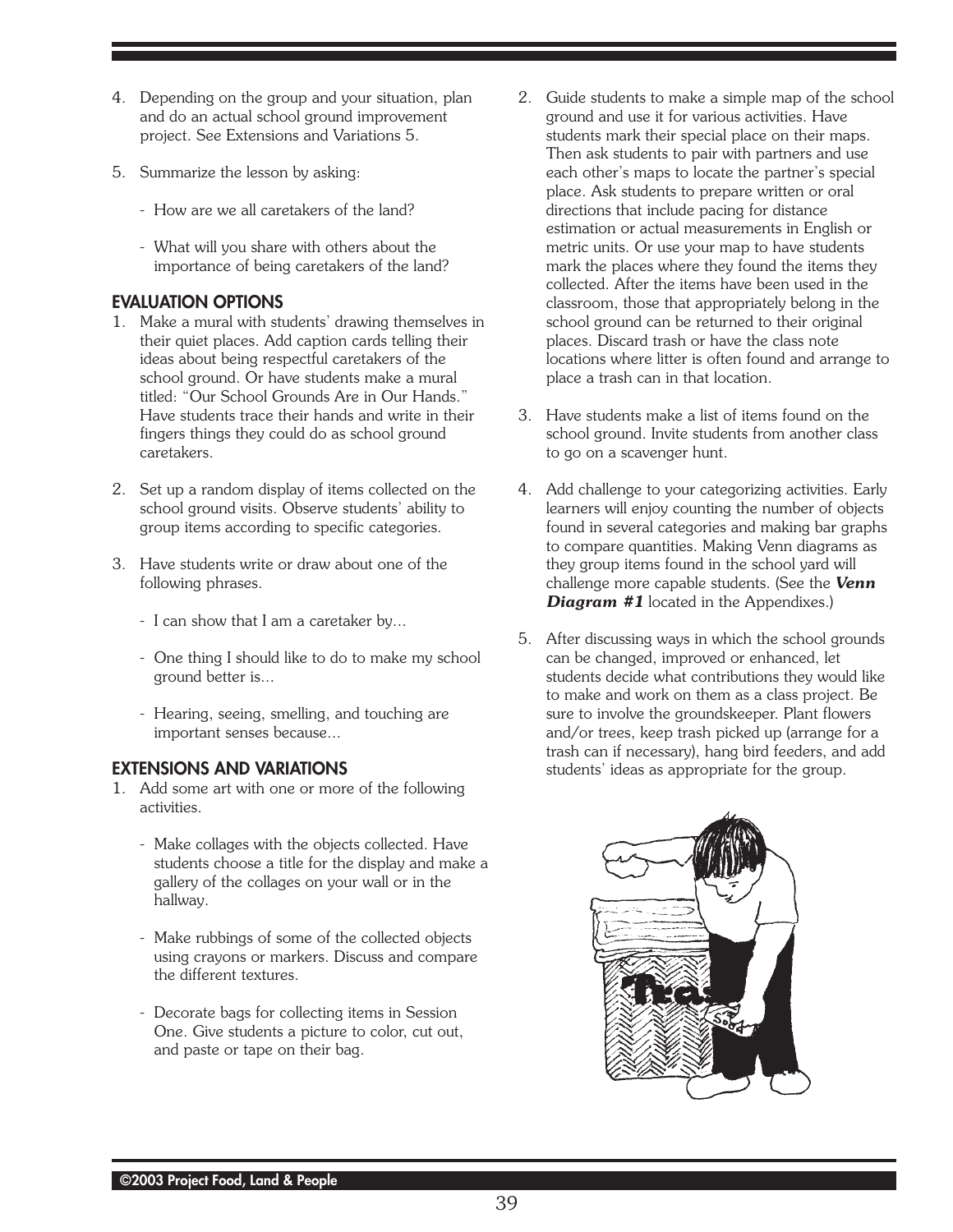- 6. Expand school caretaking. Invite a school custodian to talk with students about interior building care and maintenance and how they can help.
- 7. Invite students to work in pairs to create a story about one of the following:
	- Their outdoor classroom: what it means to them and how they care for it.
	- How they, as caretakers of Earth, will keep it clean and make it a better place to live.
- 8. Feature your groundskeeper as the subject of a V.I.P. bulletin board. Include information from your interview and photos or drawings of the groundskeeper at work. This is a great way for students to express appreciation and recognition for school support staff.

# **RESOURCES**

See Environment in the Resources located in the Appendixes.

#### **WEB SITE**

Keep America Beautiful. 2002. http://www.kab.org/

# **EDUCATOR'S NOTES**

 **©2003 Project Food, Land & People ©2003 Project Food, Land & People** Conceptual Framework Reference: I.A.2., I.C.2., I.C.4., I.D.1., I.D.4., VI.A.1.

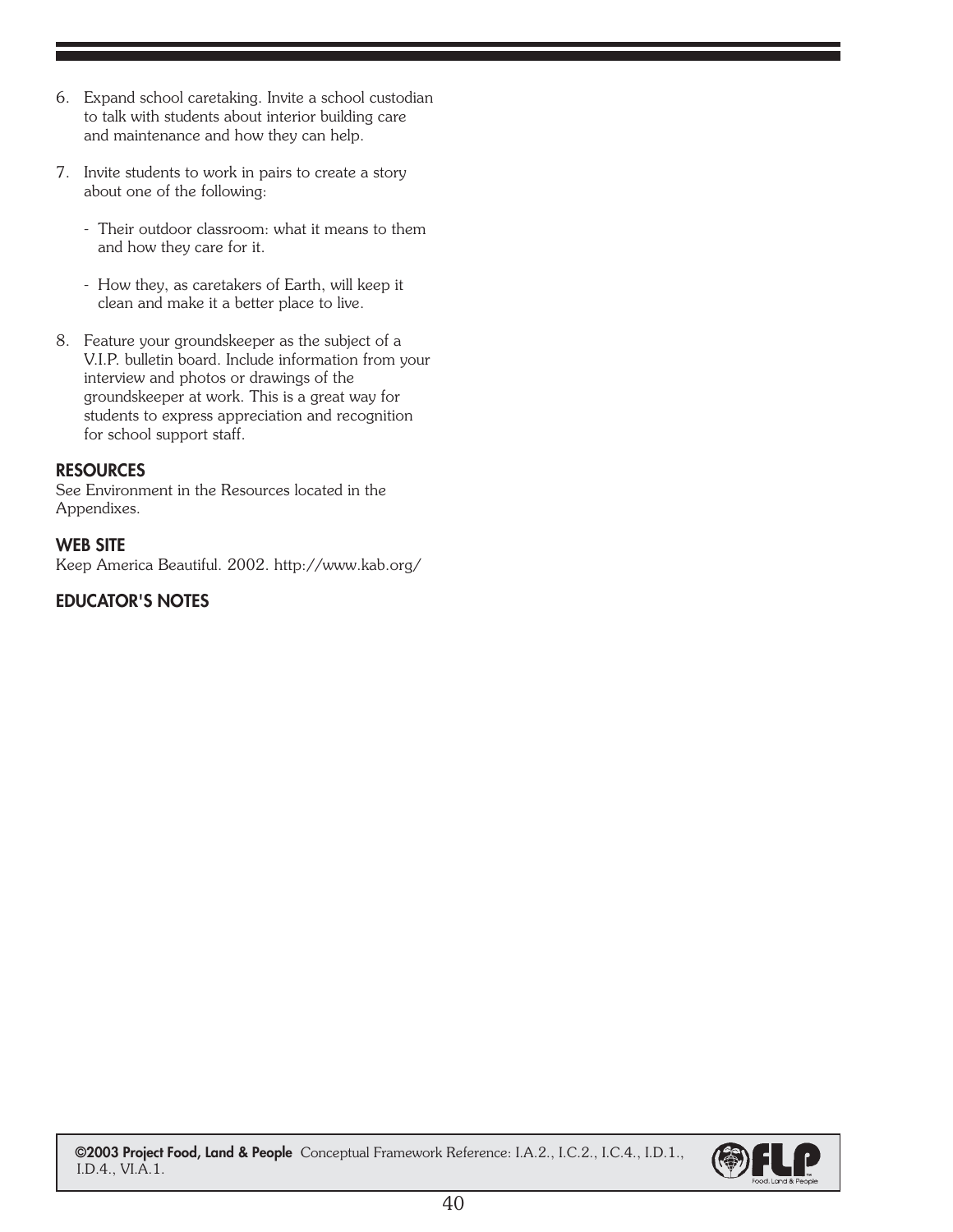# **MY SCHOOL GROUND JOURNAL**

Name:

Write or draw about things you see, hear, smell, and touch, and emotions.

Things I thought about are:

One thing I would like to do to make my school ground better is: